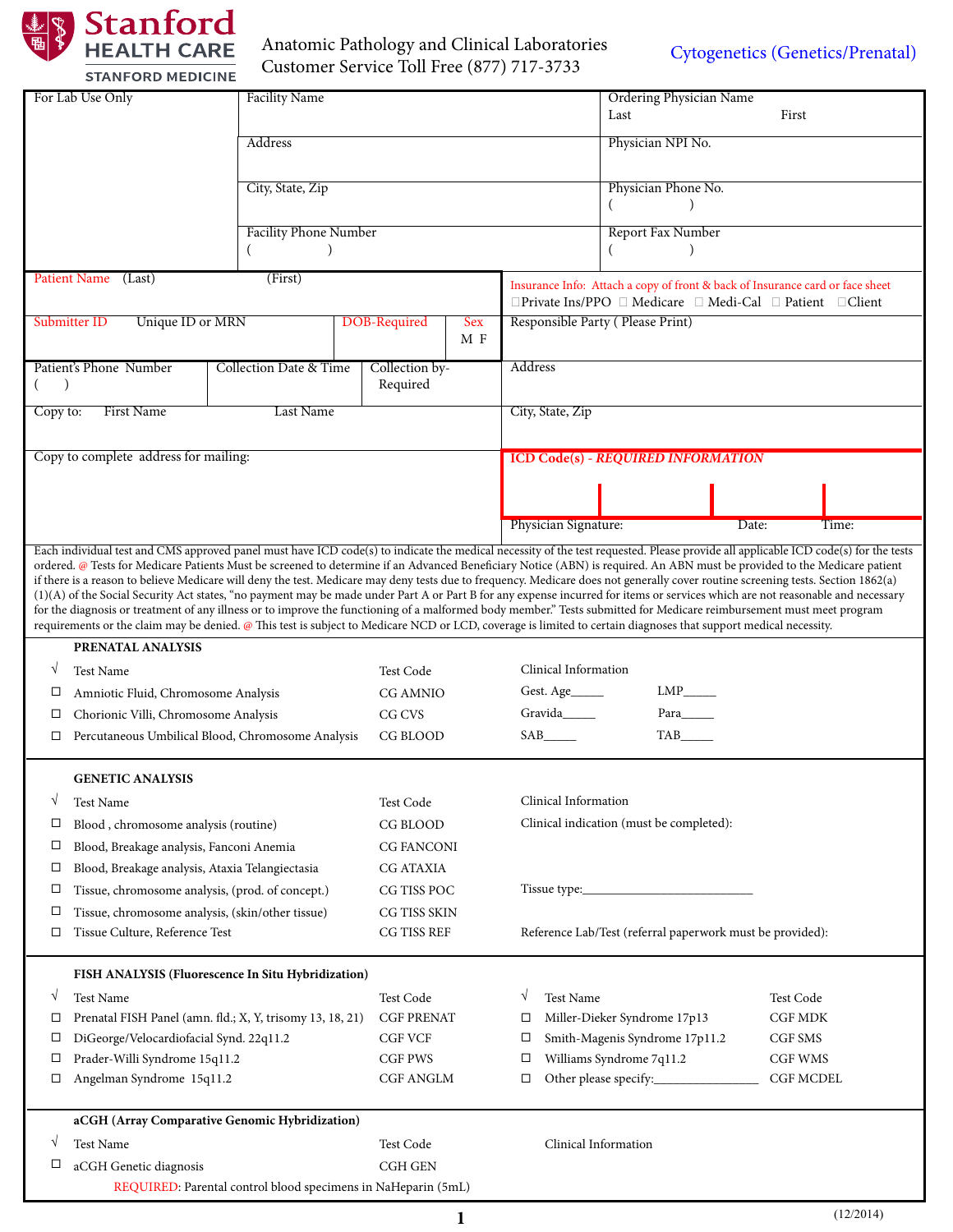## **STANFORD SPECIMEN REQUIREMENTS**

For Specimen collection questions you may call the testing laboratory at the phone number listed next to the department name or contact our Customer Service department at 1-877-717-3733. Specimen requirements can also be found on [www.stanfordlab.com.](http://www.stanfordlab.com/) 

First sample collected should always be a green top (sodium heparin) tube when Blood, Chromosome Analysis is requested.

| <b>CHROMOSOME ANALYSIS &amp; FLUORESCENCE IN SITU HYBRIDIZATION (FISH)</b><br>Lab Phone Number (650) 725-6396 |                                                                                                                                         |  |  |  |  |  |
|---------------------------------------------------------------------------------------------------------------|-----------------------------------------------------------------------------------------------------------------------------------------|--|--|--|--|--|
| Chromosome Analysis and FISH testing can be performed from a single patient sample if volume is adequate      |                                                                                                                                         |  |  |  |  |  |
| Whole Blood                                                                                                   | Minimum 4 mL<br>Green-top (sodium heparin) tube<br>Maintain specimen at room temperature<br>$\bullet$                                   |  |  |  |  |  |
| Fluid                                                                                                         | 20 - 30 mL Amniotic fluid - Sterile container<br>Provide multiple aliquots (Two 15mL aliquots)<br>Maintain specimen at room temperature |  |  |  |  |  |
| <b>Tissue</b>                                                                                                 | $0.5-1$ cm <sup>3</sup> tissue<br>Sterile tube containing RPMI cell culture media, Sterile saline acceptable if media unavailable       |  |  |  |  |  |

**Ship to: If shipping Friday check for Saturday delivery** Phone: 1 (877) 717-3733

**Stanford Anatomic Pathology and Clinical Laboratory Attn: Specimen Processing 3375 Hillview Ave Palo Alto, CA 94304**

Shipper's Responsibility: The shipper is required to comply with the rules and guidelines for transport of medical specimens as set forth by the United States government, the government of the country of origin and international regulatory agencies. Failure to follow instructions for packaging and shipping specimens can result in the delay, loss or destruction of your specimens. Stanford University Medical Center Clinical Laboratories will not be held responsible for any liability attributable to the shipper's improper actions or failure to comply with regulations.